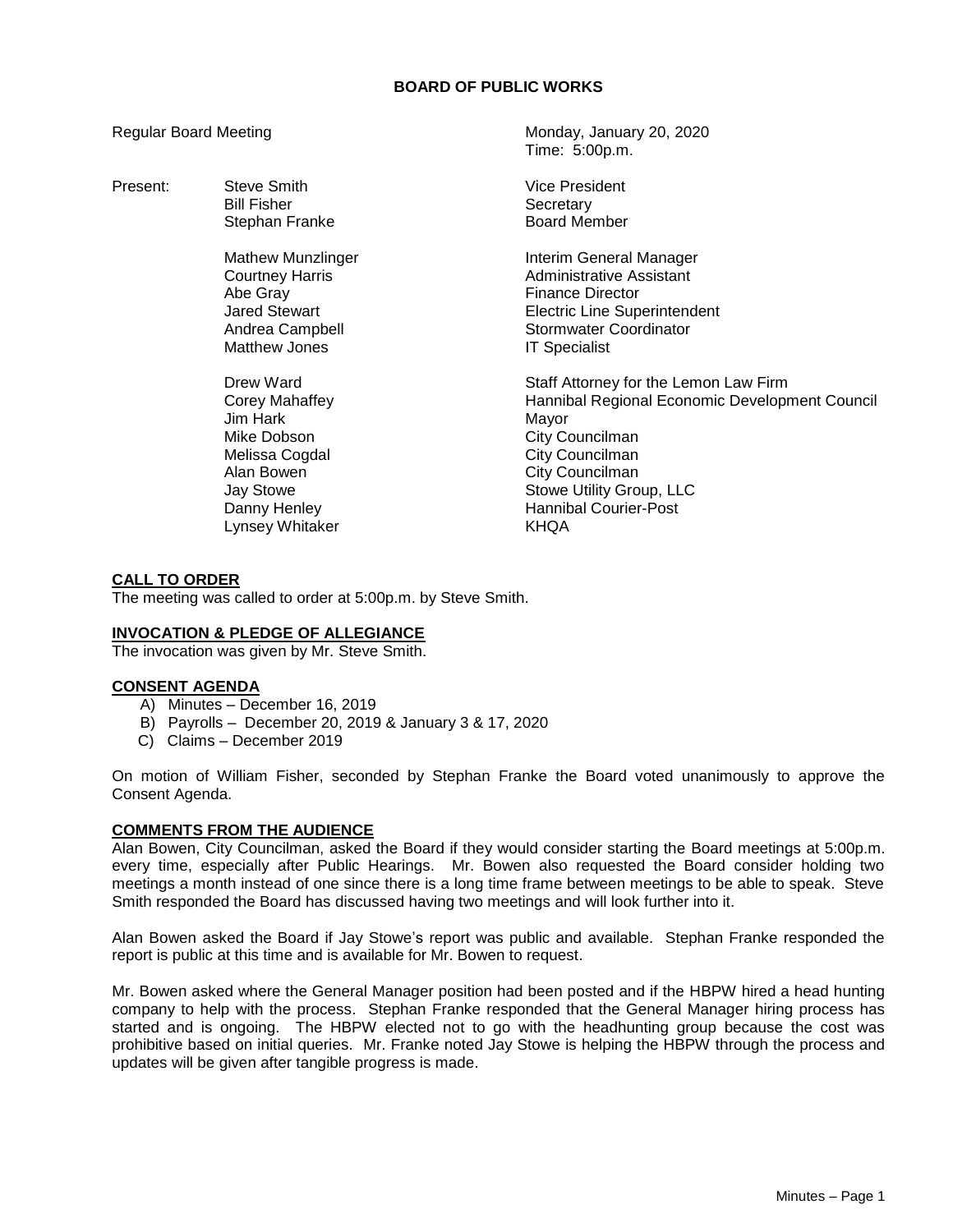Mr. Bowen asked since there has not been a decrease in water usage, would that negate the HBPW from doing the next increase? Stephan Franke responded due to the Water Treatment Plant still in the building process that possibility would have to be at a later time. Abe Gray agreed with Mr. Franke and reiterated that right now is not the best time to skip a scheduled increase during construction of the project.

Alan Bowen asked if the investigation was done or if the Board could comment on the investigation that KHQA reported on regarding the \$88,000. Stephan Franke responded the investigation is ongoing and as reported in August 2019 the information will be provided along with updates when available. Mr. Franke noted the process is ongoing right now and we hope to conclude it as soon as possible.

Mr. Bowen asked if the project is still ongoing that was spoken about at the end of last month's Board meeting for the amount of \$400,000. Mr. Bowen noted it was regarding the HBPW building or security upgrade. Matt Munzlinger responded the process was started over a year ago and is still ongoing. Mr. Munzlinger noted CMT has provided an assessment and alternatives will be put before the Board on how to proceed. Mr. Bowen asked if Mr. Munzlinger could comment on what the problem areas are. Matt Munzlinger responded that the original assessment was regarding building security, running out of space, potential of accidents, warehouse parking, along with several other alternatives for improvement.

#### **GENERAL MANAGER & OPERATIONS REPORT**

Matt Munzlinger reported he provided the City Council with an update of the GAC project at the December 17, 2019 council meeting and will also be updating City Council at the January 21, 2020 meeting.

Mike Dobson, City Councilman exited the meeting at 5:10p.m.and Mayor Jim Hark entered the meeting at 5:10p.m.

Matt Munzlinger reported Prairie State's capacity factor is 86% and the all in energy charge is \$63.30/MW for the past 12 months.

Matt Munzlinger reported the HBPW hired a new Customer Service Representative, Ryan Adcock on January 20, 2020. Mr. Munzlinger noted Mr. Adcock is training at this time.

Matt Munzlinger reported the Facilities Supervisor job posting was recently removed and the process of reviewing the applicants and setting up interviews will be in February 2020. Mr. Munzlinger noted the General Manager position was posted on January 9, 2020.

Matt Munzlinger reported the Toys for Tots campaign was a great success this holiday season, and the HBPW staff were able to donate a little over 100 individual toys to the Douglass Community Services.

Matt Munzlinger reported Joe Darnell was voted by the HBPW staff as the December 2019 Employee of the Month.

Matt Munzlinger reported a letter was mailed to the Missouri Department of Natural Resources(MDNR) on December 10, 2019 with an update on the status of Stormwater funding. The HBPW staff is awaiting a response and continuing to work on future goals.

Matt Munzlinger reported the Stream Team had a great year with 200 people volunteering a total of 928 hours to reduce floatable entering the Mississippi River. Mr. Munzlinger noted the volunteers were able to collect a total of 7.94 tons of trash during the litter pickup events.

Matt Munzlinger reported the HBPW staff will be having a conference call with Black and Veatch on January 23, 2020 regarding the Stormwater utility development.

Matt Munzlinger reported Joe Darnell has completed the majority of the Stormwater mapping and is anticipating additional field personnel to help complete the mapping.

Matt Munzlinger reported there were no Storm Sewer failures during the month of December 2019.

Matt Munzlinger reported the Electric crew had a few outages that were mainly squirrel related.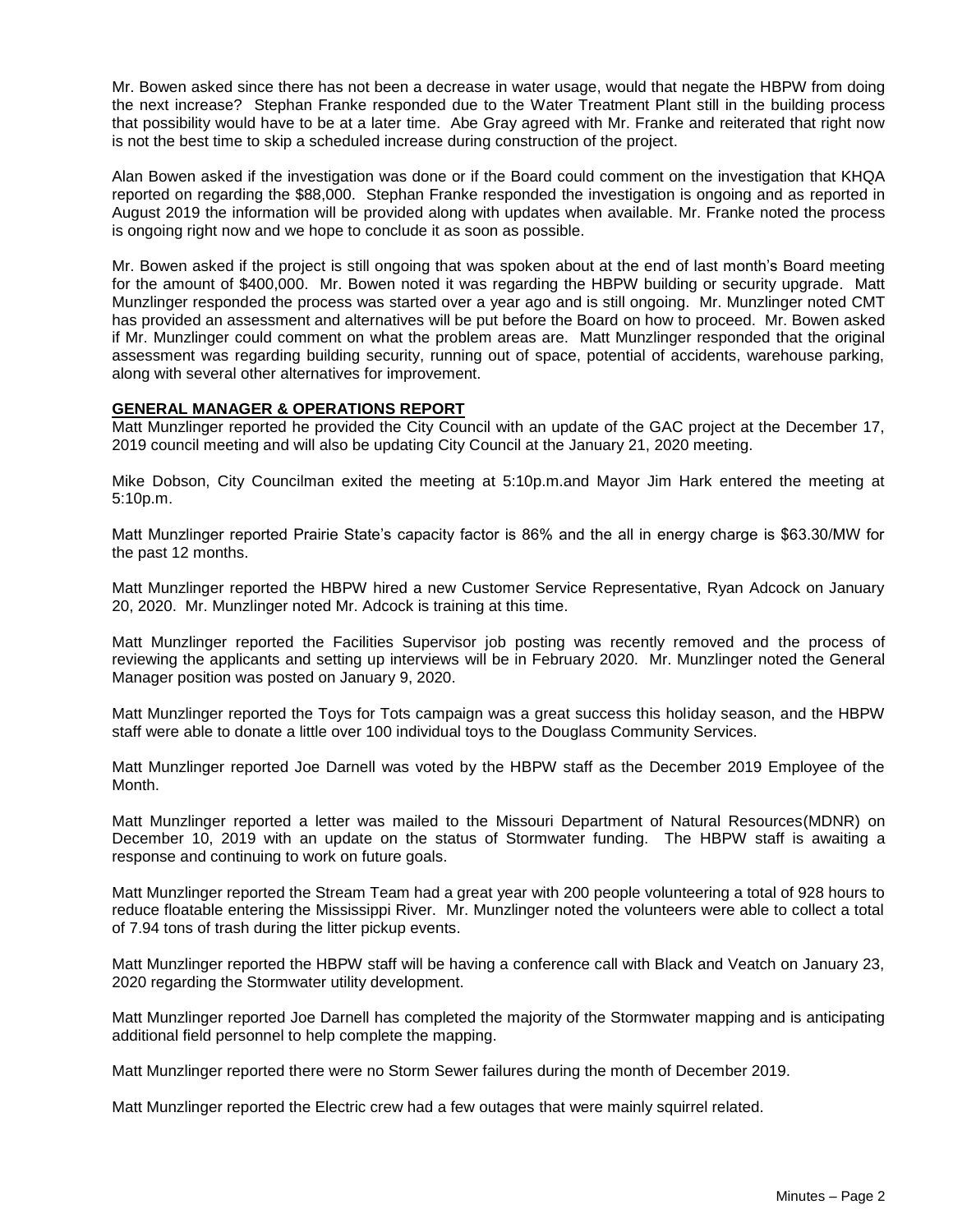Matt Munzlinger reported due to weather, the Electric crew focused mainly on maintenance items, outages and service requests.

Matt Munzlinger reported the relay installation at the red devil substation was completed by a contractor.

Matt Munzlinger reported the Water crew repaired 3 water main breaks on mains ranging in size from 2-6 inches. Mr. Munzlinger reported none of the main breaks required the issuance of a boil order.

Matt Munzlinger reported the Sewer department responded to a MDNR letter inspection report last month with clarification to the items reported. Mr. Munzlinger noted he has received no response from MDNR at this time.

Matt Munzlinger reported the Sewer crew for the year has completed 44 CIPP repairs totaling 118 feet and 12 excavated repairs totaling 428 feet.

Matt Munzlinger reported the Water Treatment Plant production is currently more than December 2018.

Matt Munzlinger reported the Wastewater Treatment Plant is waiting on comments from MDNR regarding the inspection report.

Matt Munzlinger reported a contractor installed the door necessary to perform maintenance on the bar screen at the WWTP. Mr. Munzlinger noted in-house staff also completed an electrical actuator bypass installation that was installed after the bar screen.

Matt Munzlinger reported the crew is continuing to implement meters necessary for testing of the new automated metering system.

Matt Munzlinger reported there were 22 service orders to cut-off customers for non-payment throughout the month of December 2019.

#### **FINANCIAL REPORT**

Abe Gray presented the Board with the financial results for the month of December 2019, year to date results, and key financial ratios. Mr. Gray presented the Dashboard presentation to the Board as a review of Key Performance Indicators trailing the last six months.

#### **PROJECTS REPORT**

Mathew Munzlinger presented the Board with an updated progress report of ongoing projects. This includes projects from the Water System and Water Treatment Plant, as well as the Sewer System and Wastewater Treatment Plant. Mr. Munzlinger noted the progress of these projects and studies are acceptable and will continue as weather permits. Mr. Munzlinger presented a photo of the Water Treatment Plant project and voiced the GAC system could be operational by the end of March 2020.

# **OLD BUSINESS**

#### **North Street & Martin Street Storm Sewer Updates – Mathew Munzlinger**

Mathew Munzlinger reported Poepping, Stone, Bach, & Associates (PSBA) has completed the design, plans, and specifications for the Martin Street storm sewer repair. Mr. Munzlinger noted the HBPW will need a funding source to move forward with the project.

Mr. Munzlinger reported FEMA was able to complete the damage assessment including pictures and measurements for the report. Mr. Munzlinger noted FEMA will be sending a response on what they are planning to help fund to make the repairs. Mr. Munzlinger also received a document from PSBA regarding the temporary repair for North Street. Mr. Munzlinger noted the rough estimate to fix the repair will be \$50-60,000. and he will keep the Board posted as information is provided to move forward with the project.

#### **2020 Sewer Revenue Bond Update – Abe Gray**

Abe Gray reported the HBPW is in the process of refunding its 2013 Sewer Revenue bonds, which is anticipated to save HBPW ratepayers approximately \$667,000 over the remaining life of the bonds. Mr. Gray presented the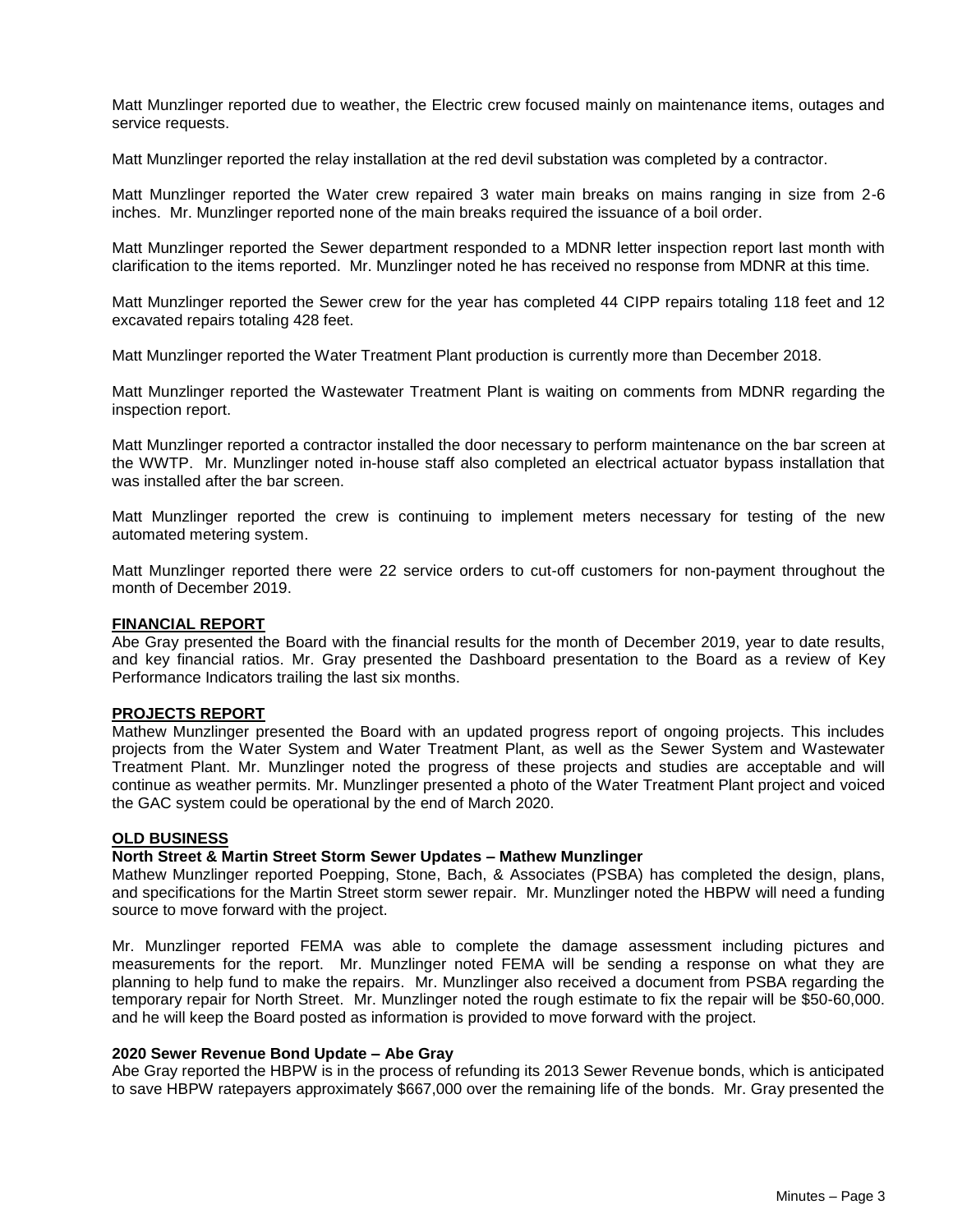current timeframe for the issuance of new revenue bonds in the Sewer Fund. Mr. Gray noted no action is needed at this time.

#### **5-Year Capital Plan – Abe Gray**

Abe Gray presented the 5-Year Plan that includes all proposed capital projects for the next five fiscal years. Mr. Gray noted the only change to the plan from what was presented to the Board at last month's meeting is the addition of project W‐22, the demolition of the old, unused Southside water tank, estimated to cost \$50,000. Mr. Gray requested the Board approve the 5-Year Plan as presented.

On motion of William Fisher, seconded by Stephan Franke the Board voted unanimously to approve the 5-Year Capital Plan as presented.

#### **US Cellular Agreement – Mathew Munzlinger**

Matt Munzlinger presented the finalized US Cellular agreement that will allow US Cellular to attach to some of the HBPW utility poles. Mr. Munzlinger requested the Board approve this agreement as presented.

On motion of Stephan Franke, seconded by William Fisher the Board voted unanimously to approve the US Cellular agreement as presented.

#### **NEW BUSINESS**

#### **Diemaker Tank Rehabilitation – Mathew Munzlinger**

Mathew Munzlinger reported Diemakers tank is located behind Spartan Light Metal Products on Hwy MM. Mr. Munzlinger noted the tank was constructed in 1996 and is currently in need of maintenance. The rehabilitation project consists of complete repainting of the interior and exterior, the addition of an antenna ring at the top of the tank, repair to the interior bowl ladder damaged by ice, and the installation of a tank mixer. Mr. Munzlinger noted there were three bidders for the project and recommended approving the lowest bid submitted by Hogans, Inc. for the amount of \$263,510. This project would take 60 days and the tank would be out of commission for at least 30 days. Mr. Munzlinger noted since the Diemaker tank is the only tank serving this area of the distribution system, he also recommended renting pressure tanks to help meet the normal demands and aid in reducing pressure swings when operating with the pumps only. The cost to rent these tanks would be an additional \$30,000. Overall the total cost of completing the project is \$300,000.

On motion of Stephan Franke, seconded by William Fisher the Board voted unanimously to approve the Hogans, Inc. bid for the Diemaker Tank Rehabilitation as presented for the amount of \$263,510.

#### **Oakwood/Southside Substations Interconnection Design – Mathew Munzlinger**

Mathew Munzlinger presented a proposal from BHMG regarding the design and construction management work for the interconnect between Oakwood Substation and Southside Substation. Mr. Munzlinger noted it is the last connection we need between our substations to give the HBPW the full ability to feed any of our substations from two different sides. Mr. Munzlinger recommended approval to enter into an agreement with BHMG for the design of this interconnection. The total cost for the project is \$195,000.

On motion of William Fisher, seconded by Stephan Franke the Board voted unanimously to approve the presented agreement with BHMG for the design of interconnection between Oakwood and Southside substation for the amount of \$195,000.

#### **Travel Authorization/APPA Legislative Rally – Mathew Munzlinger**

Mathew Munzlinger requested travel approval to attend the upcoming American Public Power Association's Legislative Rally that will be held at the end of February 2020.

On motion of Stephan Franke, seconded by Steve Smith the Board voted unanimously to approve Mathew Munzlinger to attend the Legislative Rally at the end of February 2020.

#### **Set Future Meeting Dates/Times – Mathew Munzlinger**

Mathew Munzlinger reported due to Presidents Day and the requirements of bond refinancing he recommends rescheduling the dates of the upcoming Board meetings and schedule a Special Board meeting as well. The Board unanimously agreed to schedule the upcoming meetings. It was agreed the regular Board meeting next